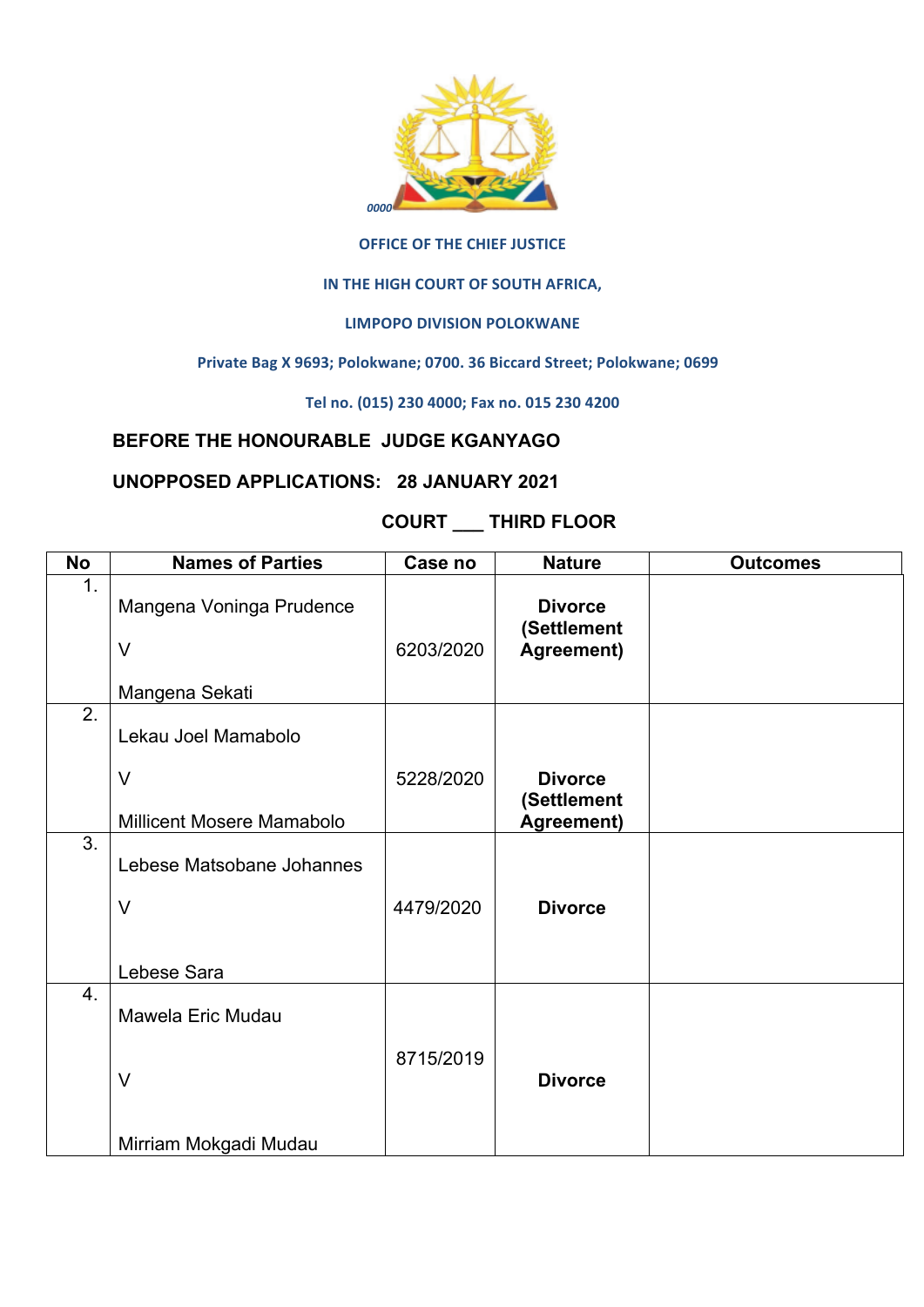| 5.               | Peter Mukombachoto                                  |           |                                   |  |
|------------------|-----------------------------------------------------|-----------|-----------------------------------|--|
|                  | $\vee$                                              | 6327/2020 | <b>Divorce</b>                    |  |
|                  |                                                     |           |                                   |  |
|                  | Catherine Makasiyeyi<br>Mukombachoto                |           |                                   |  |
| 6.               |                                                     |           |                                   |  |
|                  | Potpale Investments (Pty) Ltd                       |           | <b>Default</b><br><b>Judgment</b> |  |
|                  | $\vee$                                              | 6653/2019 |                                   |  |
|                  | Thema Mathews Mmagosane                             |           |                                   |  |
| $\overline{7}$ . | <b>MFC</b>                                          |           | <b>Default</b><br><b>Judgment</b> |  |
|                  | $\vee$                                              | 325/2020  |                                   |  |
|                  | Tshimangadzo<br>Constance<br>Nthavhaedzi            |           |                                   |  |
| 8.               | Nedbank                                             |           |                                   |  |
|                  | $\vee$                                              | 7449/2018 | <b>Default</b>                    |  |
|                  | Matamela Suven Netshifulani                         |           | <b>Judgment</b>                   |  |
| 9.               | <b>Standard Bank of SA</b>                          |           | Rule 46                           |  |
|                  | $\vee$                                              | 4825/2016 |                                   |  |
|                  | Dikeledi Jessie Thantsha & 2<br>others              |           |                                   |  |
| 10.              | <b>Firstrand Bank</b>                               |           |                                   |  |
|                  | $\vee$                                              |           |                                   |  |
|                  | Christina<br><b>Ditshebo</b><br>Motlatsi<br>Matlala | 7007/2019 | Rule 46                           |  |
| 11.              | Matomelane Sophy Koname &                           |           | <b>Compel</b>                     |  |
|                  | 1 other                                             | 5093/2020 |                                   |  |
|                  | $\vee$                                              |           |                                   |  |
|                  | Minister of Health 7 1 other                        |           |                                   |  |
|                  |                                                     |           |                                   |  |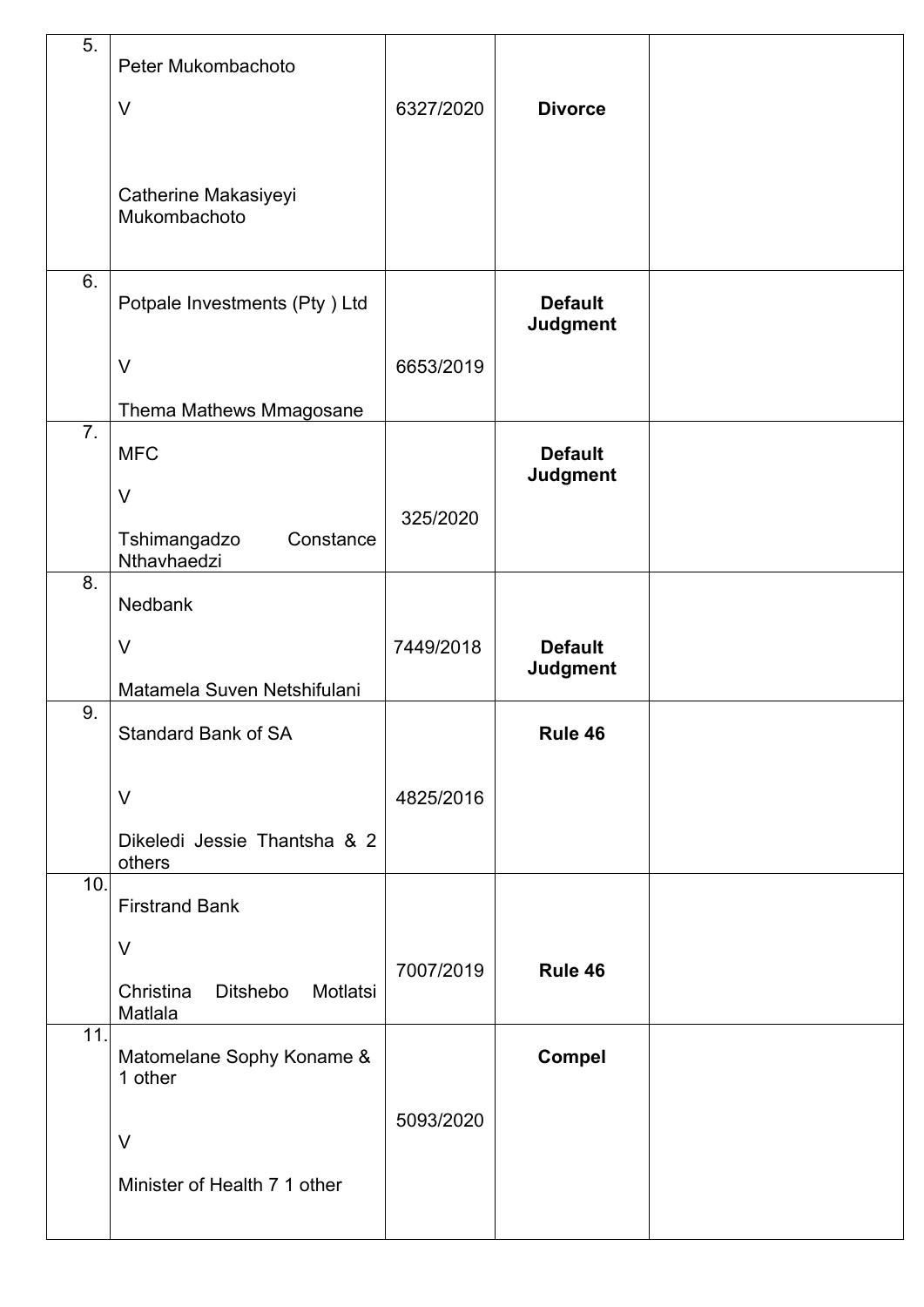| 12.               | <b>Masweneng Attorneys</b>                              |           | <b>Compel</b>                      |  |
|-------------------|---------------------------------------------------------|-----------|------------------------------------|--|
|                   | $\vee$                                                  | 903/2017  |                                    |  |
|                   |                                                         |           |                                    |  |
|                   | Makwela M.P Attorneys                                   |           |                                    |  |
| $\overline{13}$ . | Savior Association of School<br><b>Governing Bodies</b> |           | <b>Declaratory</b><br><b>Order</b> |  |
|                   | $\vee$                                                  | 5345/2020 |                                    |  |
|                   | Public Protector & 2 others                             |           |                                    |  |
| 14.               | <b>Discovery Health Medical</b><br>Scheme & 19 others   |           | <b>Payment</b>                     |  |
|                   | $\mathsf{V}$                                            | 6031/2019 |                                    |  |
|                   | Mahlodi Agnes Depanyekga                                |           |                                    |  |
| 15.               | <b>Firstrand Bank Limited</b>                           |           |                                    |  |
|                   | $\mathsf{V}$                                            | 6281/2020 | <b>Payment</b>                     |  |
|                   | Promar Trucking (Pty) Ltd & 1<br>other                  |           |                                    |  |
| 16.               | <b>Discovery Health Medical</b><br>Scheme & 4 others    |           |                                    |  |
|                   | $\vee$                                                  | 2939/2020 | <b>Payment</b>                     |  |
|                   | Maili California Mulaudzi                               |           |                                    |  |
| 17.               | SL Schoeman t/a Groblersdal<br>Motor & Diesel Engineers |           | <b>Sequestration</b>               |  |
|                   | $\vee$                                                  | 6046/2020 |                                    |  |
|                   | Louise Eksteen                                          |           |                                    |  |
| 18.               | Maria Madgaline Mokoena                                 |           |                                    |  |
|                   | $\vee$                                                  | 6528/2019 | <b>Striking Out</b>                |  |
|                   | MEC for Health, Limpopo<br>Province                     |           |                                    |  |